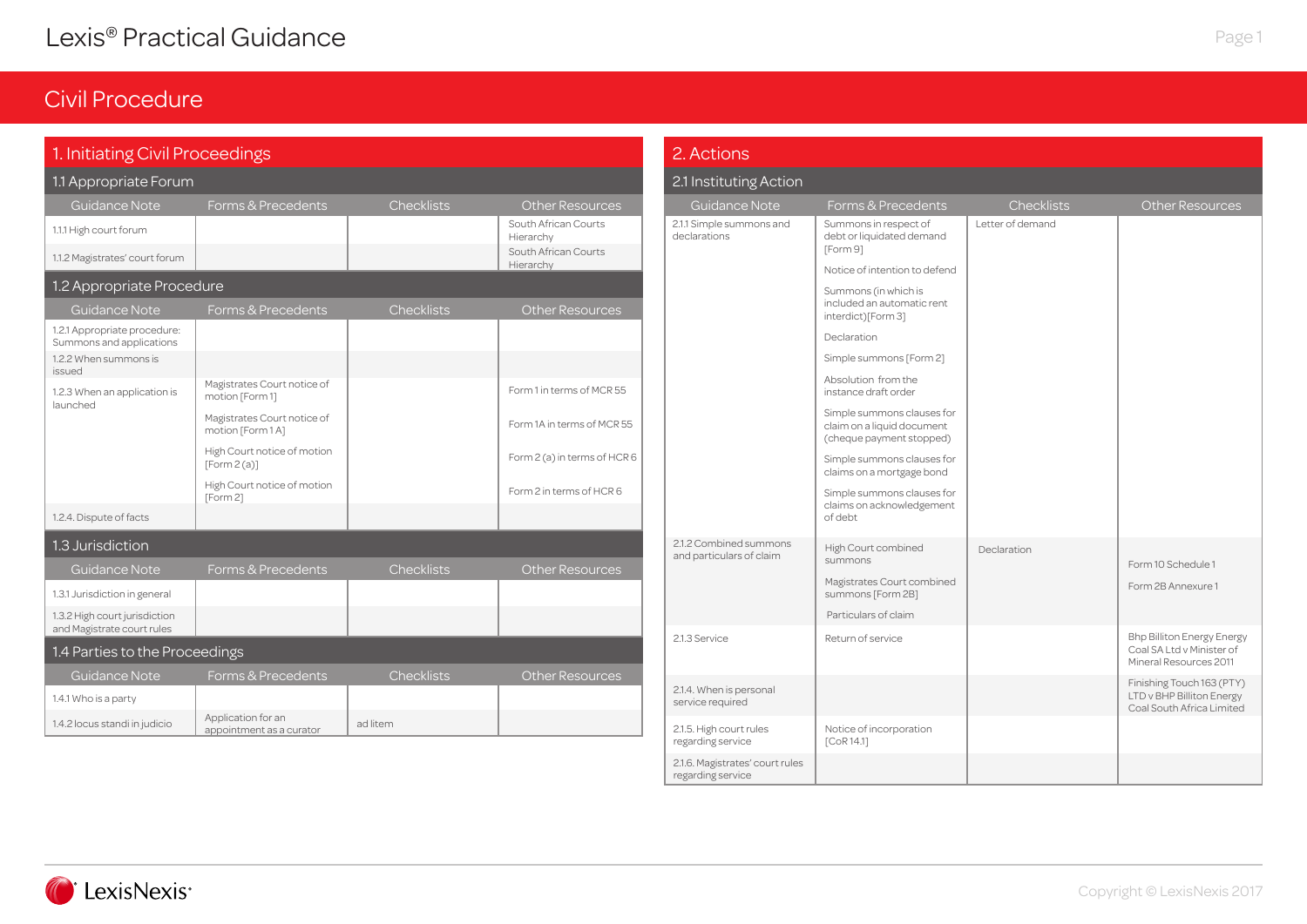| 2. Actions                                                                                           |                                                                                                                                                                                                    |                   |                                                                          | 2. Actions                                            |                                                                                                                                                                               |                                    |                                                                                                                                                    |  |
|------------------------------------------------------------------------------------------------------|----------------------------------------------------------------------------------------------------------------------------------------------------------------------------------------------------|-------------------|--------------------------------------------------------------------------|-------------------------------------------------------|-------------------------------------------------------------------------------------------------------------------------------------------------------------------------------|------------------------------------|----------------------------------------------------------------------------------------------------------------------------------------------------|--|
| 2.1 Instituting Action                                                                               |                                                                                                                                                                                                    |                   |                                                                          | 2.3 Judgment Obtained Before the Trial                |                                                                                                                                                                               |                                    |                                                                                                                                                    |  |
| Guidance Note                                                                                        | Forms & Precedents                                                                                                                                                                                 | Checklists        | <b>Other Resources</b>                                                   | Guidance Note                                         | Forms & Precedents                                                                                                                                                            | <b>Checklists</b>                  | <b>Other Resources</b>                                                                                                                             |  |
| 2.1.7. Alternative forms of<br>service                                                               | High Court notice of motion<br>for substituted service<br>High Court notice of motion<br>for edictal citation [Form 1]<br>Magistrates Court edictal<br>citation or substituted<br>service [Form 4] |                   | Form 1 in terms of HCR 5<br>Form 4 in terms of MCR10                     | 2.3.3 Application for<br>summary judgment             | Affidavit in support of<br>application for Summary<br>Judgment<br>Notice of application of<br>summary judgment                                                                |                                    | Flowchart on Summary<br>Judgment Application<br>Summary Judgment: A<br>practical guide, Form 18<br>Summary Judgment: A<br>practical guide, Form 19 |  |
| 2.2 Process After Service of Summons                                                                 |                                                                                                                                                                                                    |                   |                                                                          |                                                       |                                                                                                                                                                               |                                    | Summary Judgment: A<br>practical guide, Form 20                                                                                                    |  |
| Guidance Note<br>2.2.1 Introduction to process<br>after service of summons<br>2.2.2 Notice to defend | Forms & Precedents                                                                                                                                                                                 | <b>Checklists</b> | <b>Other Resources</b>                                                   | 2.3.4 The defendant's<br>opposing affidavit           | Verifying affidavit in terms of<br>Rule 32(2).<br>Notice of application of<br>summary judgment                                                                                | Opposing affidavit<br>requirements |                                                                                                                                                    |  |
| 2.2.3 Irregular of defective<br>notice of intention to defend                                        |                                                                                                                                                                                                    |                   |                                                                          | 2.3.5 Outcomes of summary<br>judgment application     |                                                                                                                                                                               |                                    | Summary judgment granted<br>Summary judgment: A                                                                                                    |  |
| 2.2.4 Failure to enter an<br>appearance                                                              | Letter of demand in terms of<br>section 129 (1) Of the NCA<br>Notice in terms of rule 31(3)                                                                                                        |                   | Form 5 in terms of MCR12                                                 | 2.3.6. Stay of proceedings                            | Magistrates' court<br>interpleader summons [Form<br>351                                                                                                                       |                                    | Practical Guide, chapter 13<br>Form 35 in terms of MCR 44                                                                                          |  |
|                                                                                                      | Notice in terms of rule 31(5)                                                                                                                                                                      |                   |                                                                          | 2.4 Sui Generis Actions                               |                                                                                                                                                                               |                                    |                                                                                                                                                    |  |
|                                                                                                      | Request for default judgment<br>[Form 5]                                                                                                                                                           |                   |                                                                          | <b>Guidance Note</b>                                  | Forms & Precedents                                                                                                                                                            | <b>Checklists</b>                  | Other Resources                                                                                                                                    |  |
| 2.3 Judgment Obtained Before the Trial                                                               |                                                                                                                                                                                                    |                   |                                                                          | 2.4.1 Provisional sentence<br>requirements            |                                                                                                                                                                               |                                    |                                                                                                                                                    |  |
| Guidance Note<br>2.3.1 Consent to judgment                                                           | Forms & Precedents<br>Magistrates Court notice of<br>motion [Form 1]<br>High Court notice of motion<br>[Form 2]                                                                                    | <b>Checklists</b> | Other Resources<br>Form 2 in terms of HCR 6<br>Form 1 in terms of MCR 55 | 2.4.2. Procedure regarding<br>provisional sentence    | High Court provisional<br>sentence summons [Form 3]<br>Magistrates' Court<br>Provisional sentence<br>summons [Form 2A]                                                        |                                    | Form 3 in terms of HCR 8<br>Form 2A in terms of MCR 14A                                                                                            |  |
| 2.3.2. Summary judgment                                                                              | Consent to judgment<br>Verifying affidavit<br>Letter of demand                                                                                                                                     |                   |                                                                          | 2.4.3. Granting or refusal of<br>provisional sentence | Draft order for provisional<br>sentence<br>Notice of intention to enter a<br>principal case in High Court<br>Notice of intention to enter a<br>principal case in Magistrates' |                                    |                                                                                                                                                    |  |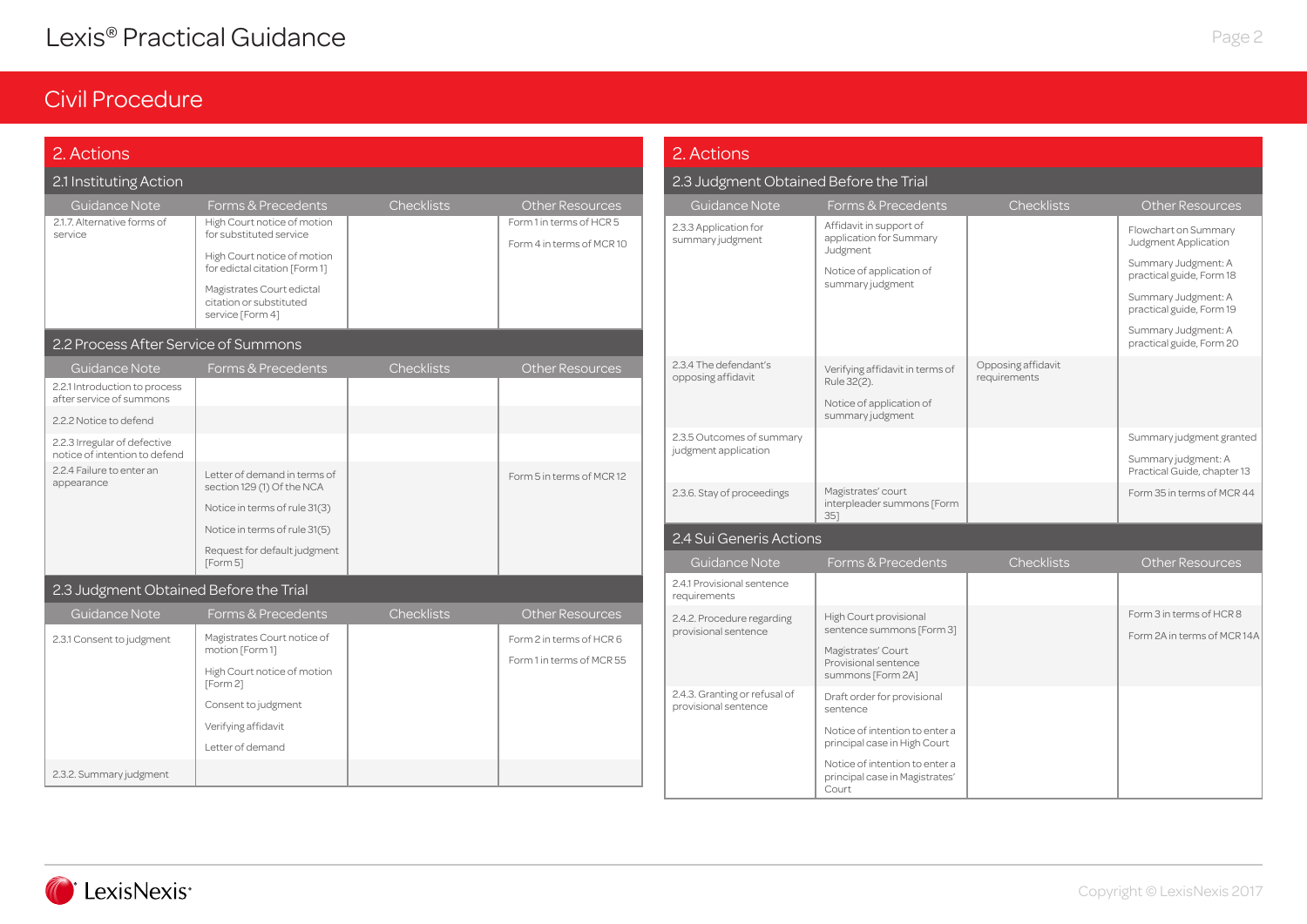| 2. Actions                                                         |                                                                            |                                                     |                        | 2. Actions                                            |                                                                               |  |
|--------------------------------------------------------------------|----------------------------------------------------------------------------|-----------------------------------------------------|------------------------|-------------------------------------------------------|-------------------------------------------------------------------------------|--|
| 2.5 Other Pleadings                                                |                                                                            |                                                     |                        |                                                       | 2.6 Defensive Pleadings and Non-Compliance with the Rules                     |  |
| <b>Guidance Note</b>                                               | Forms & Precedents                                                         | Checklists                                          | <b>Other Resources</b> | Guidance Note                                         | Forms & Precedents                                                            |  |
| 2.5.1 General principles<br>regarding plea                         | Plea                                                                       |                                                     |                        | 2.6.3 Irregular step taken                            |                                                                               |  |
| 2.5.2 Special plea                                                 |                                                                            |                                                     |                        | 2.6.4 Notice of Bar and<br>removal of bar             | Notice of bar<br>High Court notice of bar                                     |  |
| 2.5.3. Grounds for raising<br>special plea                         | Special plea of jurisdiction                                               |                                                     |                        | 2.6.5 Non-compliance with                             |                                                                               |  |
|                                                                    | Precedent of special plea<br>clauses for arbitration                       |                                                     |                        | Rules and condonation<br>2.6.6 Condonation            |                                                                               |  |
|                                                                    | Precedent of special plea<br>clauses for lis pendens                       |                                                     |                        |                                                       | Application for condonation<br>Draft order exception and<br>extension of time |  |
|                                                                    | Precedent of clauses of the<br>defendant's special plea of<br>prescription |                                                     |                        | 2.7 Discovery                                         |                                                                               |  |
|                                                                    | Precedent of special plea                                                  |                                                     |                        | Guidance Note                                         | Forms & Precedents                                                            |  |
|                                                                    | clauses for res judicata                                                   |                                                     |                        | 2.7.1 Discovery in general                            | High Court discovery<br>affidavit [Form 11]                                   |  |
| 2.5.4. Dealing with a special<br>plea                              | Application for separation<br>of issues                                    | Prerequisites of separation<br>of issues            |                        |                                                       | Magistrates Court discovery<br>affidavit [Form 13]                            |  |
| 2.5.5 Counterclaim                                                 | Counterclaim                                                               |                                                     |                        | 2.7.2 Request for discovery<br>of documents necessary | Notice in terms of Rule 35(1)                                                 |  |
| 2.5.6 Replication                                                  |                                                                            |                                                     | <b>Becks Theory</b>    | to plead                                              | Notice of intention to defend<br>in High Court                                |  |
| 2.5.7 Plea to counterclaim                                         | Plea to counterclaim                                                       |                                                     |                        |                                                       | High Court notice to produce<br>documents in pleadings                        |  |
| 2.5.8 Request for further<br>particulars for purpose trial         | Notice of request of further<br>particulars for trial                      |                                                     |                        |                                                       | [Form 15]                                                                     |  |
| 2.5.9 Failure to comply<br>with request for further<br>particulars |                                                                            |                                                     |                        |                                                       | Magistrate Court notice to<br>produce documents [Form<br>$15$ ]               |  |
| 2.5.10. Amendments                                                 | Notice in terms of Rule 28(1)                                              |                                                     |                        |                                                       | High Court notice to inspect<br>documents [Form 14]                           |  |
|                                                                    | 2.6 Defensive Pleadings and Non-Compliance with the Rules                  |                                                     |                        |                                                       | Magistrates' Court notice to<br>inspect documents [Form                       |  |
| Guidance Note                                                      | Forms & Precedents                                                         | <b>Checklists</b>                                   | <b>Other Resources</b> |                                                       | $15A$ ]                                                                       |  |
| 2.6.1 Exception                                                    | Exception draft order<br>Notice of exception                               | Drafting a notice to remove a<br>cause of complaint |                        |                                                       | Notice objecting to<br>inspection in High Court                               |  |
|                                                                    | and removal of cause of<br>complaint                                       | Drafting relief sought in<br>notice of exception    |                        |                                                       | Notice objecting to<br>inspection in Magistrates<br>Court                     |  |
|                                                                    | Notice of exception in terms<br>of rule 19(1)                              | Drafting a notice of<br>exception                   |                        |                                                       |                                                                               |  |
| 2.6.2 Application to strike out                                    |                                                                            |                                                     |                        |                                                       |                                                                               |  |

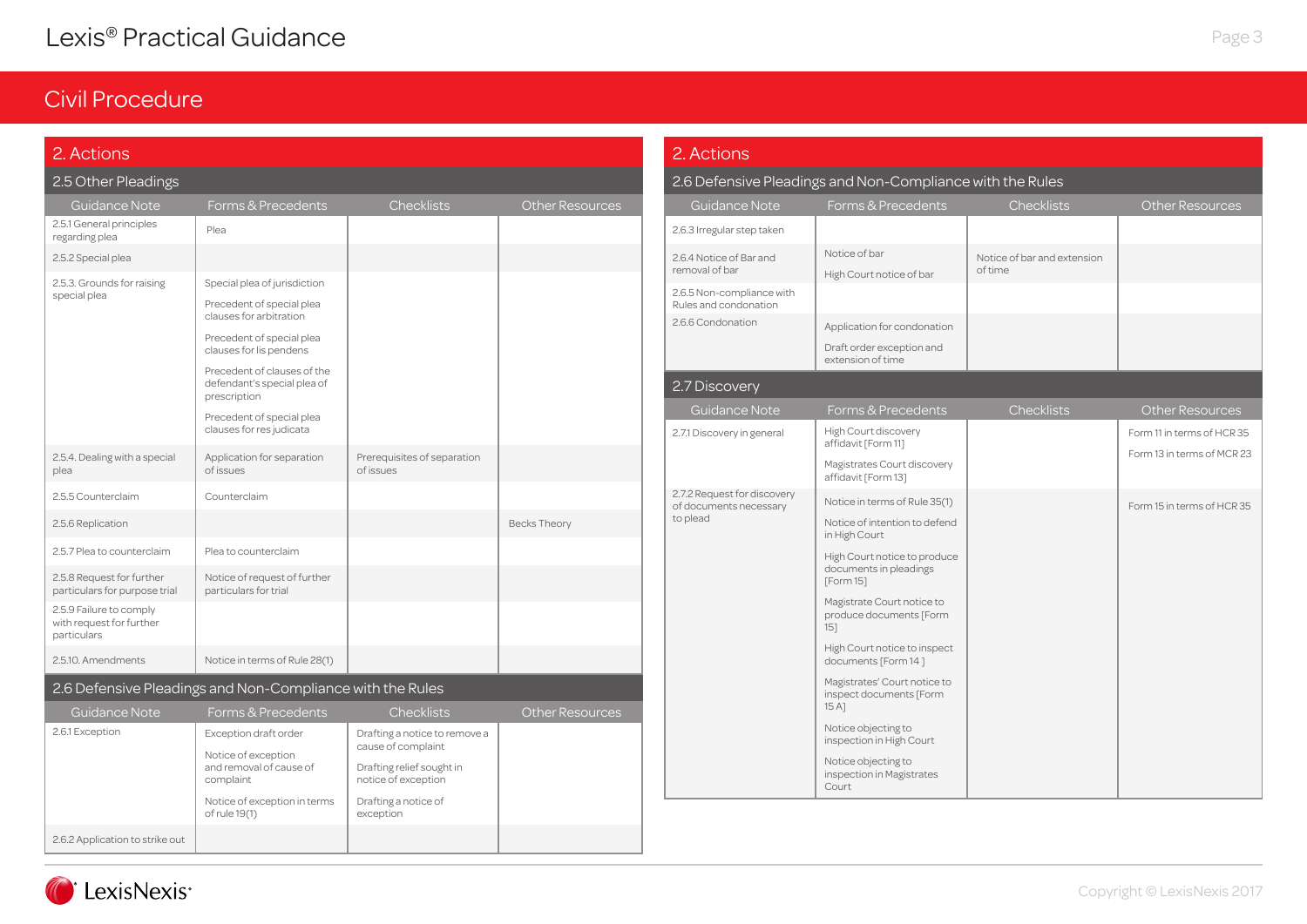| 2.8 Procedures Following Close of Pleadings to Trial<br>2.7 Discovery<br>Guidance Note<br>Checklists<br>Checklists<br>Forms & Precedents<br><b>Other Resources</b><br><b>Guidance Note</b><br>Forms & Precedents<br>Other Resources<br>2.8.1 Close of pleadings<br>Harms Civil Procedure<br>2.7.3. Discovery for purposes<br>Notice in terms of rule 35(1)<br>Form 13 in terms of HCR 35<br>of trial<br>Becks theory<br>Notice in terms of rule 23(1)<br>Form 14 in terms of HCR 35<br>2.8.2 Application for trial date<br>Notice of set down for High<br>Form 11 in terms of HCR 35<br>High Court notice to produce<br>Court<br>[Form 13]<br>Notice of set down in<br>High Court notice to inspect<br>Magistrates' Court<br>[Form 14]<br>Notice to place matter on<br>High Court discovery<br>awaiting trial list<br>affidavit [Form 11]<br>Notice in terms of rule 37<br>2.8.3 Pre-trial conference<br>Form 19 in terms of MCR 25<br>High Court notice in terms of<br>(2)(a)<br>rule 35(8)<br>Form 20 in terms of MCR 25<br>Plaintiff's notice in terms of<br>High Court notice in terms of<br>rule 37(4)<br>rule 35(5)[Form 12]<br>Direction to attend pre-trial<br>High Court notice in terms of<br>conference [Form 19]<br>rule 35(10)<br>Order-Pre-trial Conference<br>2.7.4. Further and better<br>Precedent of clauses for<br>[Form 20]<br>discovery<br>further and better discovery<br>2.8.4 Settlement offer<br>Plaintiff's notice of<br>Precedent of clauses for<br>acceptance of offer in terms<br>application to compel further<br>of MCR18<br>and better discovery<br>Plaintiff's notice of<br>Precedent of clauses for<br>acceptance of offer in terms<br>application to strike out<br>of HCR 34<br>defence or claim<br>Defendant's notice of offer<br>2.7.5. Medical inspection and<br>of settlement in terms of<br>discovery<br>HCR34<br>2.7.6 Expert witnesses<br>Defendant's notice of offer<br>of settlement in terms of<br>2.7.7.Discovery of<br>MCR18<br>photographs, models, plans<br>and diagrams<br>2.8.5. High court and<br>High Court notice of motion<br>Magistrates' court rules<br>[Form 2]<br>Application to compel<br>Application to compel<br>2.7.8. Failure to discover<br>checklist<br>discovery<br>Magistrates Court notice of<br>motion [Form 1]<br>Notice in terms of Rule 35 (1)<br>2.8.6.During what stage of<br>Notice in terms of Rule 23 (1)<br>Defendant's notice of offer<br>proceedings<br>of settlement in terms of<br>Precedent of clauses for<br>HCR34<br>application to compel<br>discovery affidavit<br>Defendant's notice of offer | 2. Actions |  |  | 2. Actions |                           |  |
|----------------------------------------------------------------------------------------------------------------------------------------------------------------------------------------------------------------------------------------------------------------------------------------------------------------------------------------------------------------------------------------------------------------------------------------------------------------------------------------------------------------------------------------------------------------------------------------------------------------------------------------------------------------------------------------------------------------------------------------------------------------------------------------------------------------------------------------------------------------------------------------------------------------------------------------------------------------------------------------------------------------------------------------------------------------------------------------------------------------------------------------------------------------------------------------------------------------------------------------------------------------------------------------------------------------------------------------------------------------------------------------------------------------------------------------------------------------------------------------------------------------------------------------------------------------------------------------------------------------------------------------------------------------------------------------------------------------------------------------------------------------------------------------------------------------------------------------------------------------------------------------------------------------------------------------------------------------------------------------------------------------------------------------------------------------------------------------------------------------------------------------------------------------------------------------------------------------------------------------------------------------------------------------------------------------------------------------------------------------------------------------------------------------------------------------------------------------------------------------------------------------------------------------------------------------------------------------|------------|--|--|------------|---------------------------|--|
|                                                                                                                                                                                                                                                                                                                                                                                                                                                                                                                                                                                                                                                                                                                                                                                                                                                                                                                                                                                                                                                                                                                                                                                                                                                                                                                                                                                                                                                                                                                                                                                                                                                                                                                                                                                                                                                                                                                                                                                                                                                                                                                                                                                                                                                                                                                                                                                                                                                                                                                                                                                        |            |  |  |            |                           |  |
|                                                                                                                                                                                                                                                                                                                                                                                                                                                                                                                                                                                                                                                                                                                                                                                                                                                                                                                                                                                                                                                                                                                                                                                                                                                                                                                                                                                                                                                                                                                                                                                                                                                                                                                                                                                                                                                                                                                                                                                                                                                                                                                                                                                                                                                                                                                                                                                                                                                                                                                                                                                        |            |  |  |            |                           |  |
|                                                                                                                                                                                                                                                                                                                                                                                                                                                                                                                                                                                                                                                                                                                                                                                                                                                                                                                                                                                                                                                                                                                                                                                                                                                                                                                                                                                                                                                                                                                                                                                                                                                                                                                                                                                                                                                                                                                                                                                                                                                                                                                                                                                                                                                                                                                                                                                                                                                                                                                                                                                        |            |  |  |            |                           |  |
|                                                                                                                                                                                                                                                                                                                                                                                                                                                                                                                                                                                                                                                                                                                                                                                                                                                                                                                                                                                                                                                                                                                                                                                                                                                                                                                                                                                                                                                                                                                                                                                                                                                                                                                                                                                                                                                                                                                                                                                                                                                                                                                                                                                                                                                                                                                                                                                                                                                                                                                                                                                        |            |  |  |            |                           |  |
|                                                                                                                                                                                                                                                                                                                                                                                                                                                                                                                                                                                                                                                                                                                                                                                                                                                                                                                                                                                                                                                                                                                                                                                                                                                                                                                                                                                                                                                                                                                                                                                                                                                                                                                                                                                                                                                                                                                                                                                                                                                                                                                                                                                                                                                                                                                                                                                                                                                                                                                                                                                        |            |  |  |            |                           |  |
|                                                                                                                                                                                                                                                                                                                                                                                                                                                                                                                                                                                                                                                                                                                                                                                                                                                                                                                                                                                                                                                                                                                                                                                                                                                                                                                                                                                                                                                                                                                                                                                                                                                                                                                                                                                                                                                                                                                                                                                                                                                                                                                                                                                                                                                                                                                                                                                                                                                                                                                                                                                        |            |  |  |            |                           |  |
|                                                                                                                                                                                                                                                                                                                                                                                                                                                                                                                                                                                                                                                                                                                                                                                                                                                                                                                                                                                                                                                                                                                                                                                                                                                                                                                                                                                                                                                                                                                                                                                                                                                                                                                                                                                                                                                                                                                                                                                                                                                                                                                                                                                                                                                                                                                                                                                                                                                                                                                                                                                        |            |  |  |            |                           |  |
|                                                                                                                                                                                                                                                                                                                                                                                                                                                                                                                                                                                                                                                                                                                                                                                                                                                                                                                                                                                                                                                                                                                                                                                                                                                                                                                                                                                                                                                                                                                                                                                                                                                                                                                                                                                                                                                                                                                                                                                                                                                                                                                                                                                                                                                                                                                                                                                                                                                                                                                                                                                        |            |  |  |            |                           |  |
|                                                                                                                                                                                                                                                                                                                                                                                                                                                                                                                                                                                                                                                                                                                                                                                                                                                                                                                                                                                                                                                                                                                                                                                                                                                                                                                                                                                                                                                                                                                                                                                                                                                                                                                                                                                                                                                                                                                                                                                                                                                                                                                                                                                                                                                                                                                                                                                                                                                                                                                                                                                        |            |  |  |            |                           |  |
|                                                                                                                                                                                                                                                                                                                                                                                                                                                                                                                                                                                                                                                                                                                                                                                                                                                                                                                                                                                                                                                                                                                                                                                                                                                                                                                                                                                                                                                                                                                                                                                                                                                                                                                                                                                                                                                                                                                                                                                                                                                                                                                                                                                                                                                                                                                                                                                                                                                                                                                                                                                        |            |  |  |            |                           |  |
|                                                                                                                                                                                                                                                                                                                                                                                                                                                                                                                                                                                                                                                                                                                                                                                                                                                                                                                                                                                                                                                                                                                                                                                                                                                                                                                                                                                                                                                                                                                                                                                                                                                                                                                                                                                                                                                                                                                                                                                                                                                                                                                                                                                                                                                                                                                                                                                                                                                                                                                                                                                        |            |  |  |            |                           |  |
|                                                                                                                                                                                                                                                                                                                                                                                                                                                                                                                                                                                                                                                                                                                                                                                                                                                                                                                                                                                                                                                                                                                                                                                                                                                                                                                                                                                                                                                                                                                                                                                                                                                                                                                                                                                                                                                                                                                                                                                                                                                                                                                                                                                                                                                                                                                                                                                                                                                                                                                                                                                        |            |  |  |            |                           |  |
|                                                                                                                                                                                                                                                                                                                                                                                                                                                                                                                                                                                                                                                                                                                                                                                                                                                                                                                                                                                                                                                                                                                                                                                                                                                                                                                                                                                                                                                                                                                                                                                                                                                                                                                                                                                                                                                                                                                                                                                                                                                                                                                                                                                                                                                                                                                                                                                                                                                                                                                                                                                        |            |  |  |            |                           |  |
|                                                                                                                                                                                                                                                                                                                                                                                                                                                                                                                                                                                                                                                                                                                                                                                                                                                                                                                                                                                                                                                                                                                                                                                                                                                                                                                                                                                                                                                                                                                                                                                                                                                                                                                                                                                                                                                                                                                                                                                                                                                                                                                                                                                                                                                                                                                                                                                                                                                                                                                                                                                        |            |  |  |            |                           |  |
|                                                                                                                                                                                                                                                                                                                                                                                                                                                                                                                                                                                                                                                                                                                                                                                                                                                                                                                                                                                                                                                                                                                                                                                                                                                                                                                                                                                                                                                                                                                                                                                                                                                                                                                                                                                                                                                                                                                                                                                                                                                                                                                                                                                                                                                                                                                                                                                                                                                                                                                                                                                        |            |  |  |            |                           |  |
|                                                                                                                                                                                                                                                                                                                                                                                                                                                                                                                                                                                                                                                                                                                                                                                                                                                                                                                                                                                                                                                                                                                                                                                                                                                                                                                                                                                                                                                                                                                                                                                                                                                                                                                                                                                                                                                                                                                                                                                                                                                                                                                                                                                                                                                                                                                                                                                                                                                                                                                                                                                        |            |  |  |            |                           |  |
|                                                                                                                                                                                                                                                                                                                                                                                                                                                                                                                                                                                                                                                                                                                                                                                                                                                                                                                                                                                                                                                                                                                                                                                                                                                                                                                                                                                                                                                                                                                                                                                                                                                                                                                                                                                                                                                                                                                                                                                                                                                                                                                                                                                                                                                                                                                                                                                                                                                                                                                                                                                        |            |  |  |            |                           |  |
|                                                                                                                                                                                                                                                                                                                                                                                                                                                                                                                                                                                                                                                                                                                                                                                                                                                                                                                                                                                                                                                                                                                                                                                                                                                                                                                                                                                                                                                                                                                                                                                                                                                                                                                                                                                                                                                                                                                                                                                                                                                                                                                                                                                                                                                                                                                                                                                                                                                                                                                                                                                        |            |  |  |            | of settlement in terms of |  |

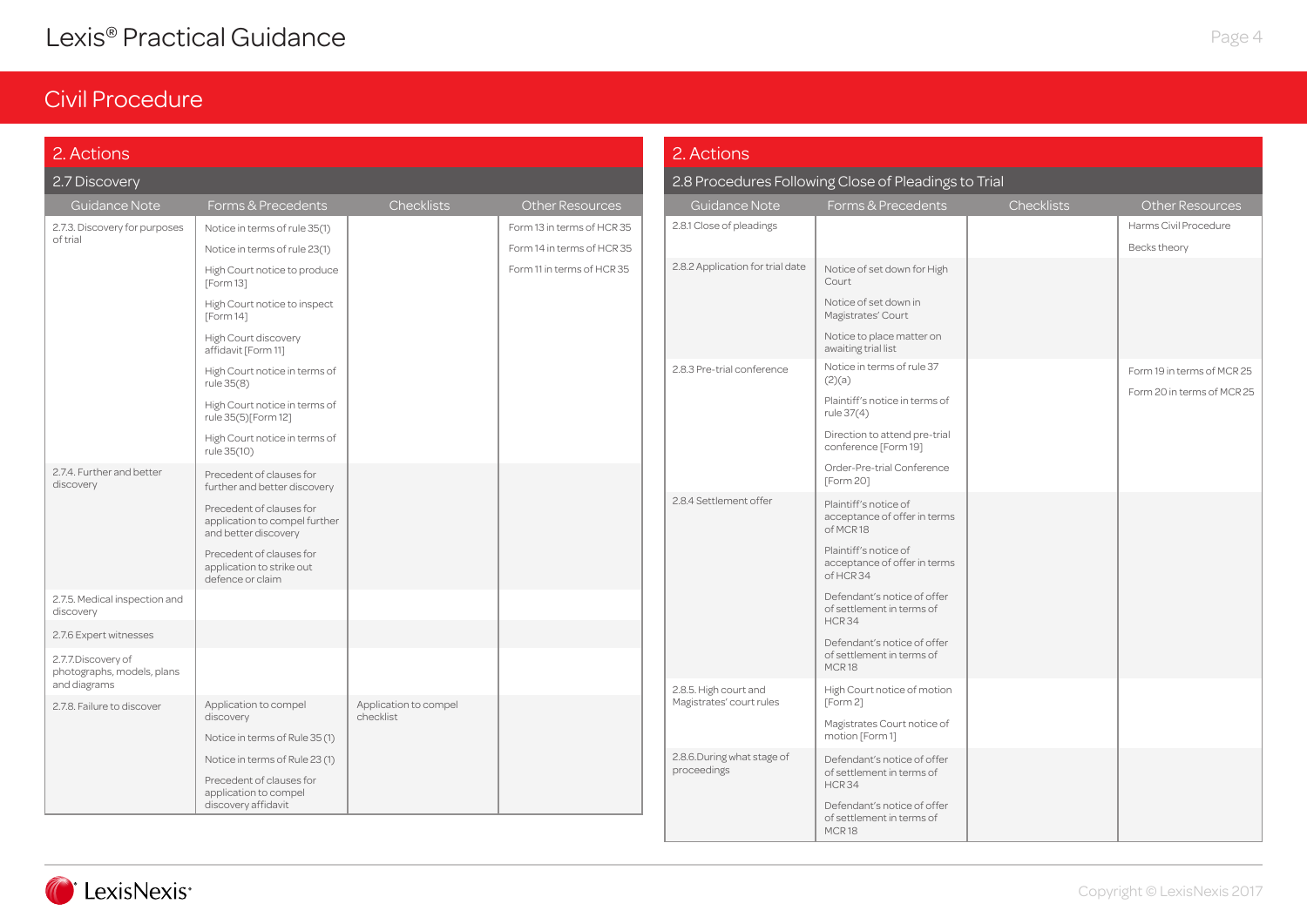## Civil Procedure

LexisNexis<sup>®</sup>

#### 2. Actions

### 2.8 Procedures Following Close of Pleadings to Trial

| Guidance Note           | Forms & Precedents                                                          | <b>Checklists</b> | <b>Other Resources</b>                                   |
|-------------------------|-----------------------------------------------------------------------------|-------------------|----------------------------------------------------------|
| 2.8.7 Security of costs |                                                                             |                   |                                                          |
| 2.8.8 Securing evidence | High Court subpoena [Form<br>161<br>Magistrates Court subpoena<br>[Form 24] |                   | Form 16 in terms of HCR 38<br>Form 24 in terms of MCR 26 |
| 2.8.9 Draft orders      | Draft order precedent<br>Rule nisi application                              |                   |                                                          |

| 3. Application                                 |                                                                                                                                                                                                                                                                               |                   |                                                                                                                     |  |  |  |  |  |
|------------------------------------------------|-------------------------------------------------------------------------------------------------------------------------------------------------------------------------------------------------------------------------------------------------------------------------------|-------------------|---------------------------------------------------------------------------------------------------------------------|--|--|--|--|--|
| 3.1 General                                    |                                                                                                                                                                                                                                                                               |                   |                                                                                                                     |  |  |  |  |  |
| <b>Guidance Note</b>                           | Forms & Precedents                                                                                                                                                                                                                                                            | <b>Checklists</b> | <b>Other Resources</b>                                                                                              |  |  |  |  |  |
| 3.1.1 Application proceedings                  |                                                                                                                                                                                                                                                                               |                   |                                                                                                                     |  |  |  |  |  |
| 3.2 Deciding What Application to Launch        |                                                                                                                                                                                                                                                                               |                   |                                                                                                                     |  |  |  |  |  |
| Guidance Note                                  | Forms & Precedents                                                                                                                                                                                                                                                            | <b>Checklists</b> | <b>Other Resources</b>                                                                                              |  |  |  |  |  |
| 3.2.1 Substantive applications                 | Magistrates Court notice of<br>motion [Form 1]<br>High Court notice of motion<br>[Form2(a)]<br>Magistrates Court notice of                                                                                                                                                    |                   | Form 1 in terms of MCR 55<br>Form 1A in terms of MCR 55<br>Form 2 (a) in terms of HCR 6<br>Form 2 in terms of HCR 6 |  |  |  |  |  |
|                                                | motion [Form 1 A]<br>High Court notice of motion<br>[Form 2]                                                                                                                                                                                                                  |                   |                                                                                                                     |  |  |  |  |  |
| 3.2.2 Interlocutory or interim<br>applications | High Court notice of motion<br>[Form 2]<br>Notice in terms of rule 43<br>[Form 17]<br>Precedent for Rule 43<br>prayers<br>Notice in terms of rule 58 (2)<br>$(A)$ [Form 42]<br>Precedent of clauses<br>regarding care and contact<br>of minor children in notice<br>of motion |                   | Form 2 in terms of HCR 6<br>Form 17 in terms of HCR 43<br>Form 42 in terms of MCR 58                                |  |  |  |  |  |

| 2. Actions                              |                                                                               |                   |                                                          | 3. Application                           |                                                                   |                                                                                                        |                              |
|-----------------------------------------|-------------------------------------------------------------------------------|-------------------|----------------------------------------------------------|------------------------------------------|-------------------------------------------------------------------|--------------------------------------------------------------------------------------------------------|------------------------------|
|                                         | 2.8 Procedures Following Close of Pleadings to Trial                          |                   |                                                          | 3.2 Deciding What Application to Launch  |                                                                   |                                                                                                        |                              |
| Guidance Note                           | Forms & Precedents                                                            | <b>Checklists</b> | Other Resources                                          | Guidance Note                            | Forms & Precedents                                                | <b>Checklists</b>                                                                                      | Other Resources              |
| 2.8.7 Security of costs                 |                                                                               |                   |                                                          | 3.2.3 Without prior notice - ex<br>parte | High Court notice of motion<br>[Form 2]                           |                                                                                                        | Form 2 in terms of HCR 6     |
| 2.8.8 Securing evidence                 | High Court subpoena [Form<br>161                                              |                   | Form 16 in terms of HCR 38<br>Form 24 in terms of MCR 26 |                                          | Magistrate Court notice of<br>motion [Form 1]                     |                                                                                                        | Form 1 in terms of MCR 55    |
|                                         | Magistrates Court subpoena<br>[Form 24]                                       |                   |                                                          | 3.2.4 Urgent                             | Magistrates Court notice of<br>motion [Form 1 A]                  |                                                                                                        | Form 1A in terms of MCR 55   |
| 2.8.9 Draft orders                      | Draft order precedent                                                         |                   |                                                          |                                          | High Court notice of motion<br>[Form2(a)]                         |                                                                                                        | Form 2 (a) in terms of HCR 6 |
|                                         | Rule nisi application                                                         |                   |                                                          | 3.3 Service                              |                                                                   |                                                                                                        |                              |
| 3. Application                          |                                                                               |                   |                                                          | <b>Guidance Note</b>                     | Forms & Precedents                                                | <b>Checklists</b>                                                                                      | <b>Other Resources</b>       |
| 3.1 General                             |                                                                               |                   |                                                          | 3.3.1 Service of documents               | Notice of Motion for edictal<br>citation                          |                                                                                                        |                              |
| Guidance Note                           | Forms & Precedents                                                            | <b>Checklists</b> | <b>Other Resources</b>                                   |                                          | Notice of incorporation [CoR<br>14.1 form]                        |                                                                                                        |                              |
| 3.1.1 Application proceedings           |                                                                               |                   |                                                          |                                          | Notice of motion for                                              |                                                                                                        |                              |
| 3.2 Deciding What Application to Launch |                                                                               |                   |                                                          |                                          | substituted service                                               |                                                                                                        | Form 2                       |
| Guidance Note                           | Forms & Precedents                                                            | <b>Checklists</b> | <b>Other Resources</b>                                   | 3.3.2 Specific service                   | High Court notice of motion<br>[Form 2]                           | Requirements for a founding<br>affidavit in terms of                                                   | Form 2 in terms of HCR 6     |
| 3.2.1 Substantive applications          | Magistrates Court notice of<br>motion [Form 1]<br>High Court notice of motion |                   | Form 1 in terms of MCR 55<br>Form 1A in terms of MCR 55  |                                          | Application for substituted<br>service<br>Application for edictal | substituted service<br>Requirements of a founding<br>affidavit in terms of edictal<br>citation service |                              |
|                                         | [Form2(a)]                                                                    |                   | Form $2$ (a) in terms of HCR 6                           |                                          | citation                                                          |                                                                                                        |                              |



Page 5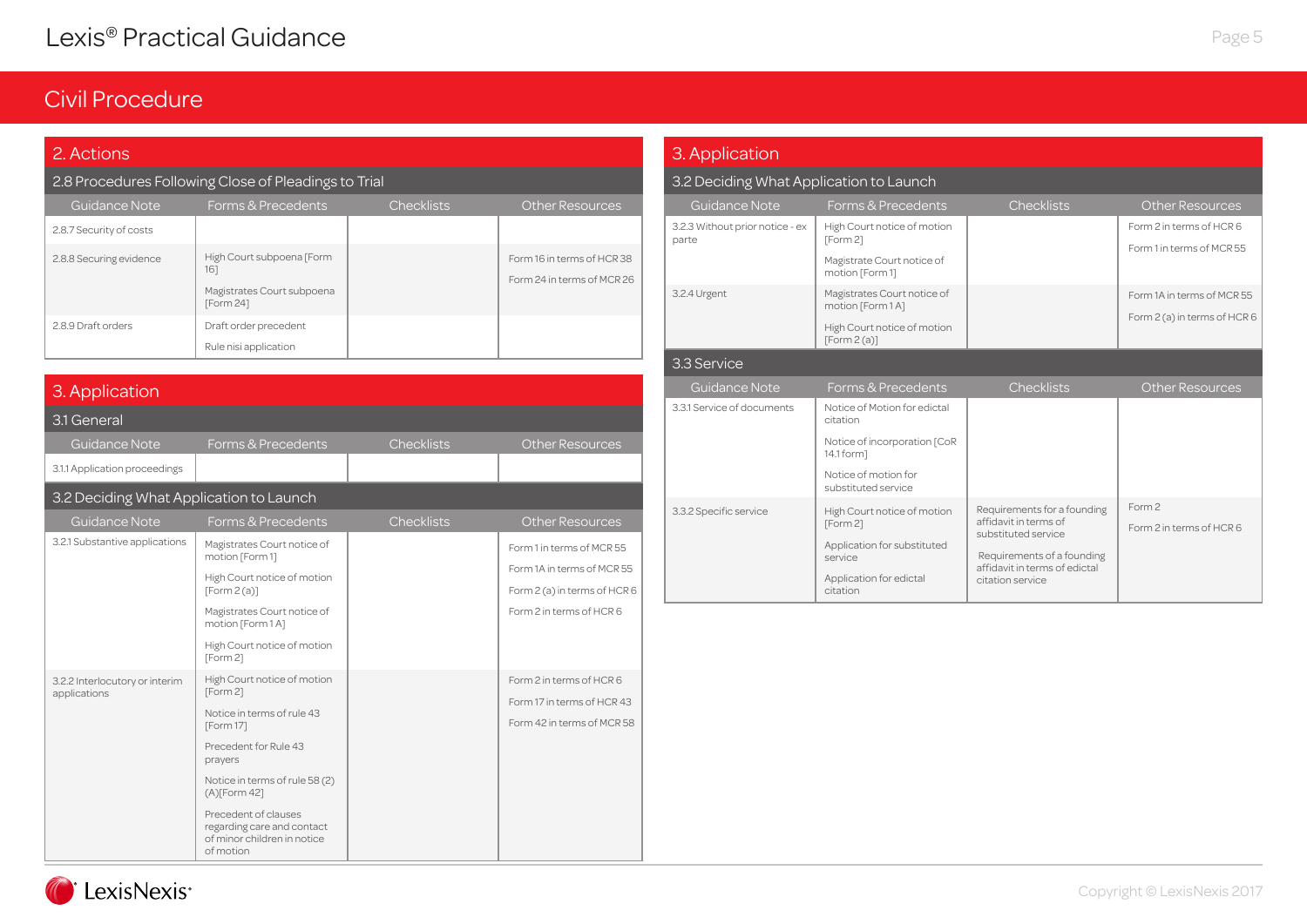## Civil Procedure

### 3. Application

### 3.4. Notice of Motion and Founding Affidavit

| <b>Guidance Note</b>                      | Forms & Precedents                                                          | <b>Checklists</b>             | <b>Other Resources</b>                   |
|-------------------------------------------|-----------------------------------------------------------------------------|-------------------------------|------------------------------------------|
| 3.4.1 Principles of notice                | High Court notice of motion                                                 | Drafting a founding affidavit | Form 2 in terms of HCR 6                 |
| of motion and founding<br>affidavit       | [Form 2]                                                                    |                               | Form 2 (a) in terms of HCR 6             |
|                                           | High Court notice of motion<br>[Form 2(a)]                                  |                               | Form 44 in terms of MCA<br>section 74(1) |
|                                           | Application for<br>administration order [Form                               |                               | Form 1 in terms of MCR 55                |
|                                           | 441                                                                         |                               | Form 1 A in terms of MCR 55              |
|                                           | Magistrate Court notice of<br>motion [Form 1]                               |                               |                                          |
|                                           | Magistrates Court notice of<br>motion [Form 1 A]                            |                               |                                          |
|                                           | Application for edictal<br>citation or substituted<br>service [Form 4]      |                               |                                          |
|                                           | Magistrates Court notice<br>of application for Summary<br>Judgment [Form 7] |                               |                                          |
|                                           | Affidavit in support of<br>Application for Summary<br>Judgment [Form 8]     |                               |                                          |
|                                           | Application for trial with<br>assessors [Form 21]                           |                               |                                          |
|                                           | Notice in terms of rule 58 (2)<br>(A)[Form 42]                              |                               |                                          |
| 3.5. Opposing the Application             |                                                                             |                               |                                          |
| <b>Guidance Note</b>                      | Forms & Precedents                                                          | Checklists                    | <b>Other Resources</b>                   |
| 3.5.1 Notice of intention                 | Answering Affidavit                                                         |                               |                                          |
| to oppose and answering<br>affidavits     | Notice of intention to oppose<br>an application                             |                               |                                          |
| 3.6 Replying Affidavit                    |                                                                             |                               |                                          |
| <b>Guidance Note</b>                      | Forms & Precedents                                                          | Checklists                    | <b>Other Resources</b>                   |
| 3.6.1 Principles of replying<br>affidavit |                                                                             |                               |                                          |

| 3. Application                                                            |                                                                                                                                  |                   |                        |  |  |  |  |  |
|---------------------------------------------------------------------------|----------------------------------------------------------------------------------------------------------------------------------|-------------------|------------------------|--|--|--|--|--|
| 3.7 Further Affidavits                                                    |                                                                                                                                  |                   |                        |  |  |  |  |  |
| <b>Guidance Note</b><br>3.7.1 Aspects of further<br>affidavits            | Forms & Precedents                                                                                                               | <b>Checklists</b> | <b>Other Resources</b> |  |  |  |  |  |
| 3.8 Unopposed Applications                                                |                                                                                                                                  |                   |                        |  |  |  |  |  |
| <b>Guidance Note</b><br>3.8.1 Process for unopposed<br>applications       | Forms & Precedents                                                                                                               | <b>Checklists</b> | <b>Other Resources</b> |  |  |  |  |  |
| 3.9 Opposed Applications                                                  |                                                                                                                                  |                   |                        |  |  |  |  |  |
| <b>Guidance Note</b><br>3.9.1 Process for opposed<br>applications         | Forms & Precedents                                                                                                               | <b>Checklists</b> | <b>Other Resources</b> |  |  |  |  |  |
| 3.10 Non-Compliance with the Rules                                        |                                                                                                                                  |                   |                        |  |  |  |  |  |
| <b>Guidance Note</b>                                                      | Forms & Precedents                                                                                                               | <b>Checklists</b> | <b>Other Resources</b> |  |  |  |  |  |
| 3.10.1 Condonation and non-<br>compliance with rules                      | High Court notice of motion<br>[Form2(a)]<br>Application for condonation<br>Application for condonation<br>and extension of time |                   |                        |  |  |  |  |  |
| 3.10.2 Striking out<br>scandalous, vexatious or<br>irrelevant allegations |                                                                                                                                  |                   |                        |  |  |  |  |  |

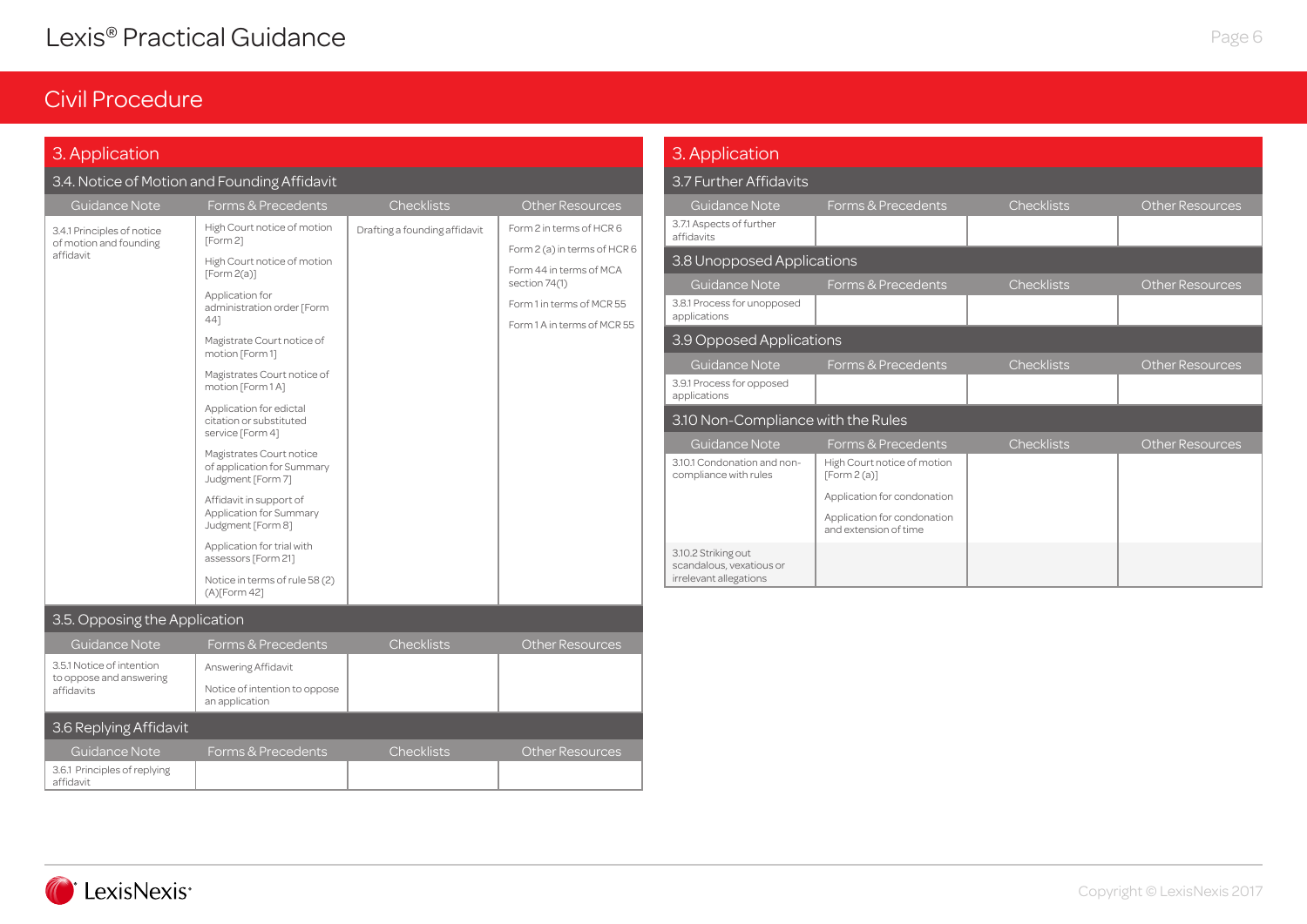| 4. Specific Applications                           |                                                                         |                                   |                                  | 4. Specific Applications                                      |                                                                     |                                                          |                                                                              |  |
|----------------------------------------------------|-------------------------------------------------------------------------|-----------------------------------|----------------------------------|---------------------------------------------------------------|---------------------------------------------------------------------|----------------------------------------------------------|------------------------------------------------------------------------------|--|
| 4.1 In Terms of the Rules                          |                                                                         |                                   |                                  | 4.1 In Terms of the Rules                                     |                                                                     |                                                          |                                                                              |  |
| Guidance Note                                      | Forms & Precedents                                                      | <b>Checklists</b>                 | Other Resources                  | Guidance Note                                                 | Forms & Precedents                                                  | Checklists                                               | <b>Other Resources</b>                                                       |  |
| 4.1.1 Urgent applications                          | High Court notice of motion<br>[Form2(a)]                               |                                   | Form 2 (a) in terms of HCR 6     | 4.1.15 Rescission of judgment                                 |                                                                     |                                                          |                                                                              |  |
|                                                    | Notice of motion for an<br>urgent application                           |                                   | Form 2 in terms of HCR 6         | 4.1.16 Application to compel<br>discovery                     | Notice of motion for<br>discovery                                   |                                                          |                                                                              |  |
|                                                    | High Court notice of motion<br>[Form 2]                                 |                                   |                                  |                                                               | High Court notice to produce<br>documents in pleadings<br>[Form 15] |                                                          |                                                                              |  |
| 4.1.2 Ex parte applications                        |                                                                         |                                   |                                  |                                                               | Magistrates Court discovery                                         |                                                          |                                                                              |  |
| 4.1.3 Substituted<br>service                       | Application for substituted<br>service                                  |                                   |                                  |                                                               | affidavit [Form 13]<br>Notice in terms of Rule 23(1)                |                                                          |                                                                              |  |
| 4.1.4 Edictal Citation                             | Application for edictal<br>citation                                     |                                   |                                  |                                                               | Precedent of clauses for<br>application to compel                   |                                                          |                                                                              |  |
| 4.1.5 Provisional sentence                         | Provisional sentence<br>application                                     |                                   |                                  |                                                               | discovery affidavit                                                 |                                                          |                                                                              |  |
|                                                    | High Court provisional<br>sentence summons [Form 3]                     |                                   |                                  | 4.1.17 Settlement and<br>variation of settlement<br>agreement | Settlement agreement<br>application in High Court                   |                                                          | Van der Merwe v First Rand<br>Bank Ltd (Westbank)and<br>Barloworld Equipment |  |
|                                                    | Magistrates Court provisional<br>sentence summons [Form<br>$2A$ ]       |                                   |                                  |                                                               | Settlement agreement in<br>High Court<br>Settlement agreement for   |                                                          | Finance 2012                                                                 |  |
| 4.1.6 Application for joinder                      | Joinder Notice of Motion                                                | Drafting a joinder<br>application | Joinder application<br>flowchart | 4.1.18. Matrimonial matters                                   | Magistrates' Court<br>Notice in terms of Rule 43                    |                                                          |                                                                              |  |
|                                                    | Supporting affidavit                                                    |                                   |                                  | pending a divorce action                                      | Notice of bar                                                       |                                                          |                                                                              |  |
| 4.1.7 Consolidation                                |                                                                         |                                   |                                  |                                                               | Rule 43 application                                                 |                                                          |                                                                              |  |
| 4.1.8 Applications to compel                       |                                                                         |                                   |                                  | 4.1.19. Persons under                                         | Application for an<br>appointment as a curator ad                   | Drafting an application for<br>an appointment curator ad |                                                                              |  |
| 4.1.9 Exceptions and<br>applications to strike out | Absolution from the<br>instance draft order                             |                                   |                                  | disability                                                    | litem                                                               | litem                                                    |                                                                              |  |
| 4.1.10 Condonation and<br>removal of bar           |                                                                         |                                   |                                  |                                                               |                                                                     |                                                          |                                                                              |  |
| 4.1.11 Revival of rule nisi                        | Rule nisi application                                                   |                                   |                                  |                                                               |                                                                     |                                                          |                                                                              |  |
| 4.1.12 Irregular proceedings                       |                                                                         |                                   |                                  |                                                               |                                                                     |                                                          |                                                                              |  |
| 4.1.13 Summary judgment in<br>terms of the rules   | Summary judgment<br>application                                         |                                   |                                  |                                                               |                                                                     |                                                          |                                                                              |  |
|                                                    | Affidavit in support of<br>Application for summary<br>judgment [Form 8] |                                   |                                  |                                                               |                                                                     |                                                          |                                                                              |  |
| 4.1.14 Default judgment                            | Application for default<br>judgment                                     |                                   |                                  |                                                               |                                                                     |                                                          |                                                                              |  |
|                                                    | Notice in terms of rule 31(5)                                           |                                   |                                  |                                                               |                                                                     |                                                          |                                                                              |  |

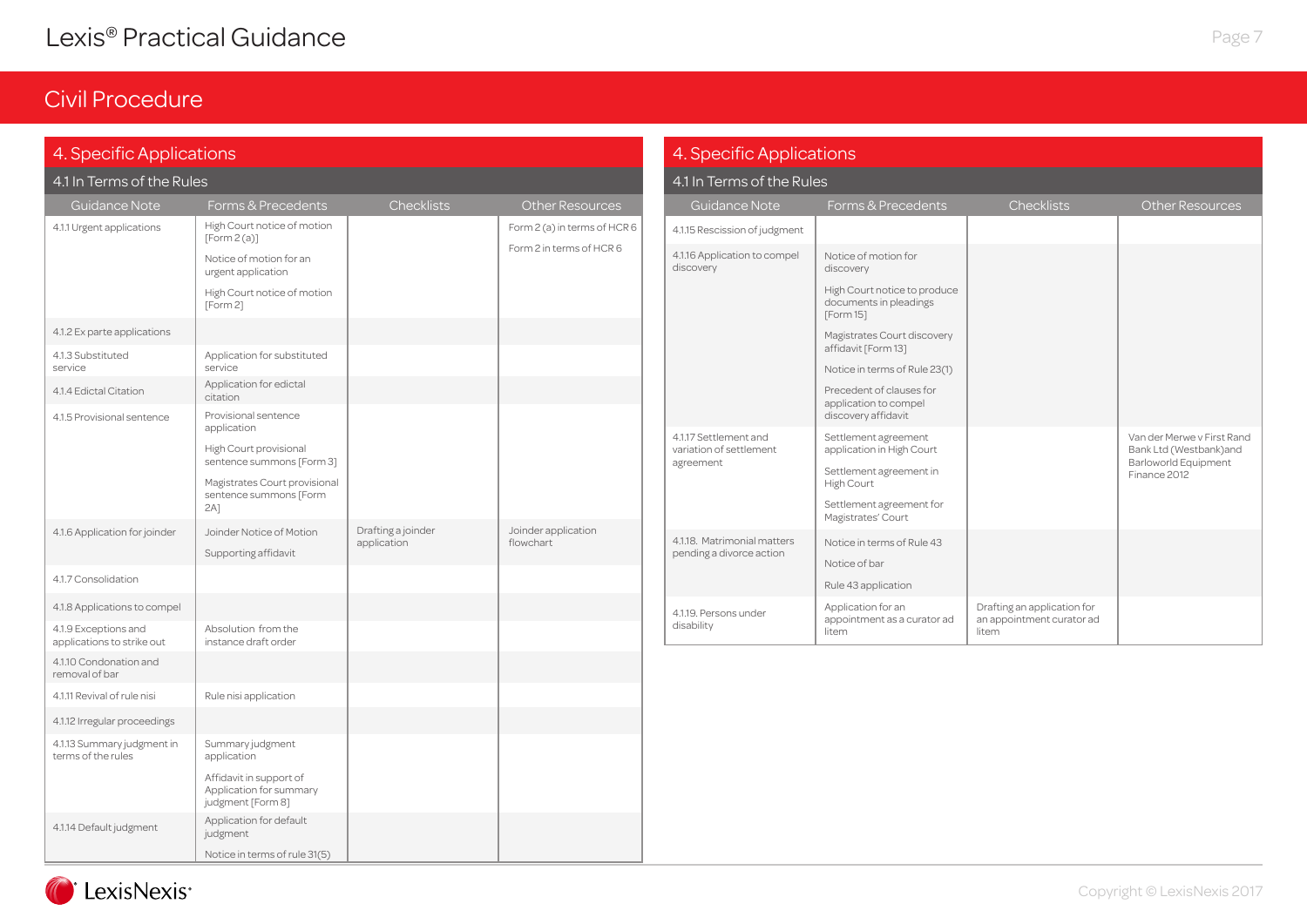### Civil Procedure

### 4. Specific Applications

#### 4.2 Other Applications

| <b>Guidance Note</b>               | Forms & Precedents                                                                             | <b>Checklists</b> | <b>Other Resources</b>                         |
|------------------------------------|------------------------------------------------------------------------------------------------|-------------------|------------------------------------------------|
| 4.2.1. Compulsory<br>sequestration | High Court notice of motion<br>[Form2(a)]                                                      |                   | Filigro (Pty) Ltd v Kamfer and<br>another 2010 |
|                                    | Final sequestration order                                                                      |                   | Form 2(a) in terms of HCR 6                    |
| 4.2.2. Voluntary Surrender         | Notice of surrender of a<br>debtors estate                                                     |                   | Form 2 in terms of HCR 6                       |
|                                    | High Court notice of motion<br>[Form 2]                                                        |                   |                                                |
|                                    | Application for voluntary<br>surrender                                                         |                   |                                                |
| 4.2.3. Administration orders       | Statement of affairs of a<br>debtor in an application for<br>administration order [Form<br>45] |                   | Fortuin v various creditors<br>(2004)          |
| 4.2.4. Liquidation                 | High Court notice of motion<br>[Form 2]                                                        |                   |                                                |
|                                    | High Court notice of motion<br>[Form2(a)]                                                      |                   |                                                |
|                                    | Provisional Liquidation draft<br>order                                                         |                   |                                                |
|                                    | Provisional liquidation<br>application                                                         |                   |                                                |
|                                    | Final liquidation application                                                                  |                   |                                                |
| 4.2.5. Business rescue             | Application for business<br>rescue                                                             |                   | Form 2(a) in terms of HCR 6                    |
|                                    | High Court notice of motion<br>[Form 2(a)]                                                     |                   |                                                |
| 4.2.6. Interdicts                  | Interdict application                                                                          |                   |                                                |
|                                    | Interim interdict notice of<br>motion                                                          |                   |                                                |
| 4.2.7. Rehabilitation              | Application for rehabilitation                                                                 |                   |                                                |
| 4.2.8 Evictions                    | Application for evictions                                                                      |                   | Form 2(a) in terms of HCR 6                    |
|                                    | High Court notice of motion<br>[Form2(a)]                                                      |                   |                                                |

### 4. Specific Applications

#### 4.2 Other Applications

| Guidance Note                                                          | Forms & Precedents                       | <b>Checklists</b> | <b>Other Resources</b> |
|------------------------------------------------------------------------|------------------------------------------|-------------------|------------------------|
| 4.2.9 Requirements of a<br>mandament van spolie                        | Spoliation application                   |                   |                        |
| 4.2.10 Contempt of court                                               | Contempt of court<br>application         |                   |                        |
| 4.2.11 Admissions of<br>advocates                                      | Admission of advocate<br>application     |                   |                        |
| 4.2.12 Admission of attorneys                                          | Admission as an attorney<br>application  |                   |                        |
| 4.2.13 Admission of Notaries.<br>Conveyancers and Sworn<br>Translators | Admission of a translator<br>application |                   |                        |

### 5. Appeals and Reviews

| 5.1 General                                        |                                    |                   |                        |  |
|----------------------------------------------------|------------------------------------|-------------------|------------------------|--|
| <b>Guidance Note</b>                               | Forms & Precedents                 | <b>Checklists</b> | <b>Other Resources</b> |  |
| 5.1.1 Introduction to appeals<br>and reviews       |                                    |                   |                        |  |
| 5.2 Application for Leave to Appeal                |                                    |                   |                        |  |
| Guidance Note                                      | Forms & Precedents                 | <b>Checklists</b> | <b>Other Resources</b> |  |
| 5.2.1 Application for leave to<br>appeal procedure | Application for leave to<br>appeal |                   |                        |  |
|                                                    | Notice of appeal                   |                   |                        |  |
| 5.3 Appeals                                        |                                    |                   |                        |  |
| Guidance Note                                      | Forms & Precedents                 | <b>Checklists</b> | <b>Other Resources</b> |  |
| 5.3.1 Appeal process                               |                                    |                   |                        |  |
| 5.4 Reviews                                        |                                    |                   |                        |  |
|                                                    |                                    |                   |                        |  |
| Guidance Note                                      | Forms & Precedents                 | <b>Checklists</b> | <b>Other Resources</b> |  |
| 5.4.1 Review procedure                             | Application for review             |                   |                        |  |